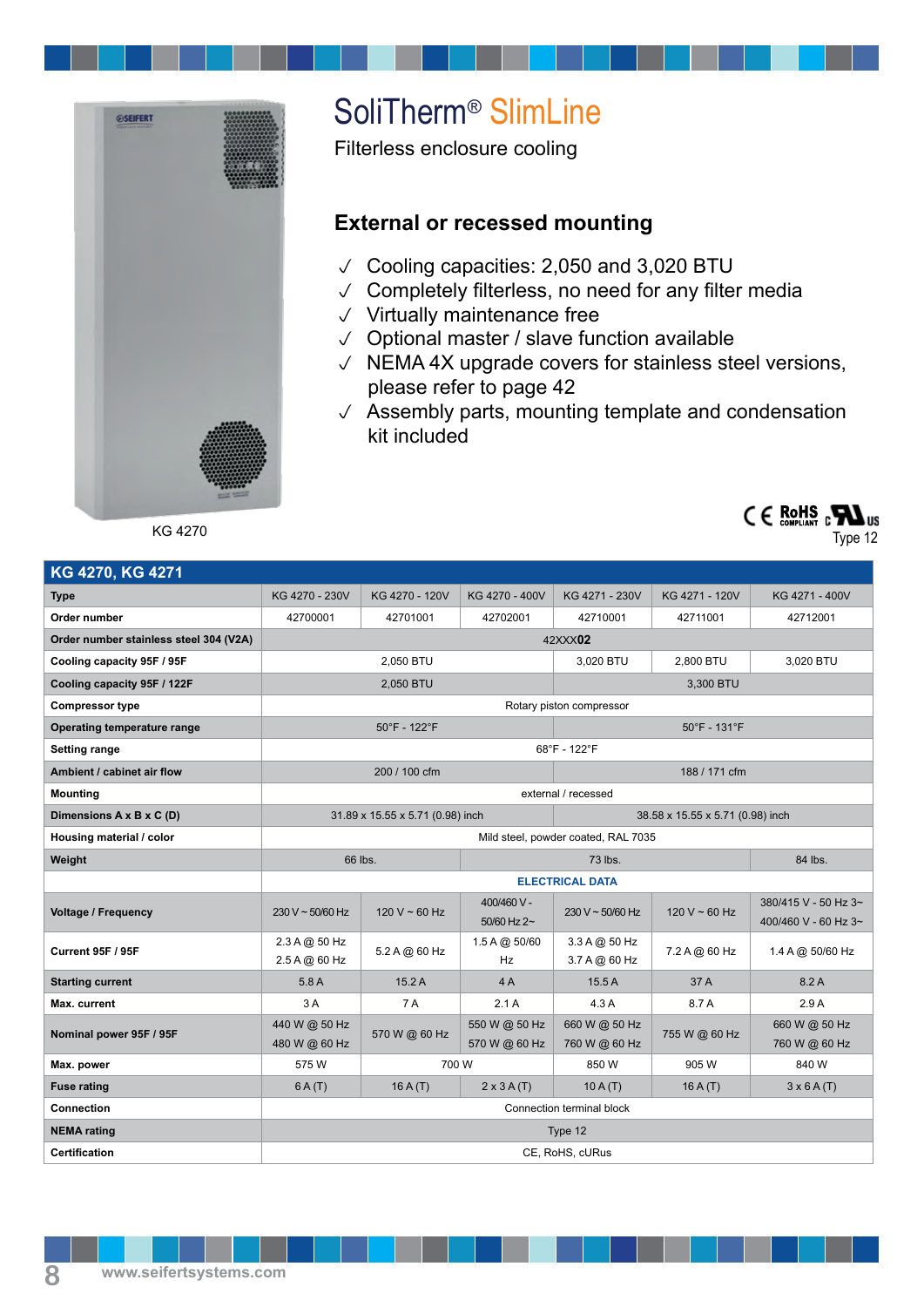

## **Performance graphs**





For mounting templates please refer to page 17, 18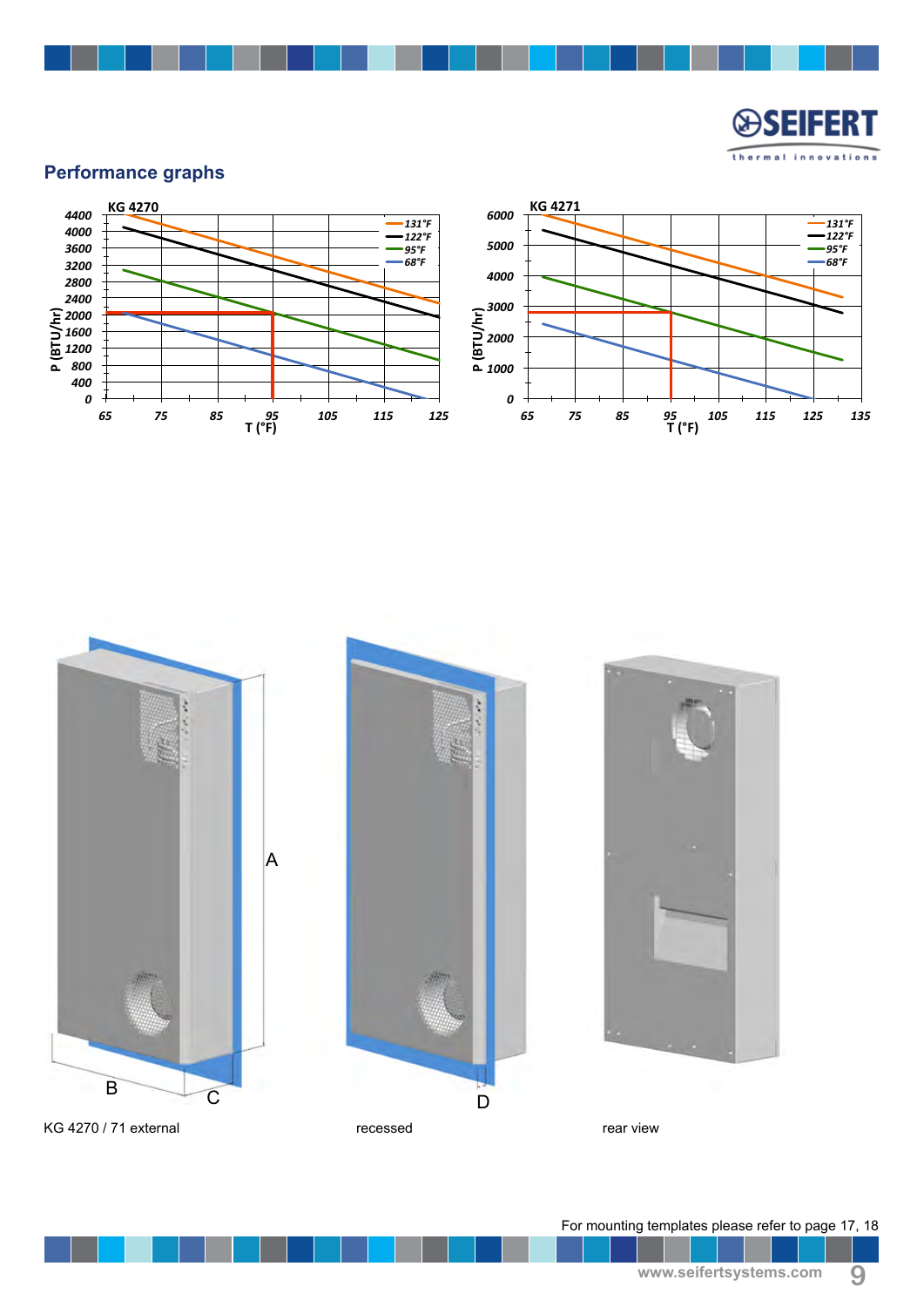Mounting templates SlimLine